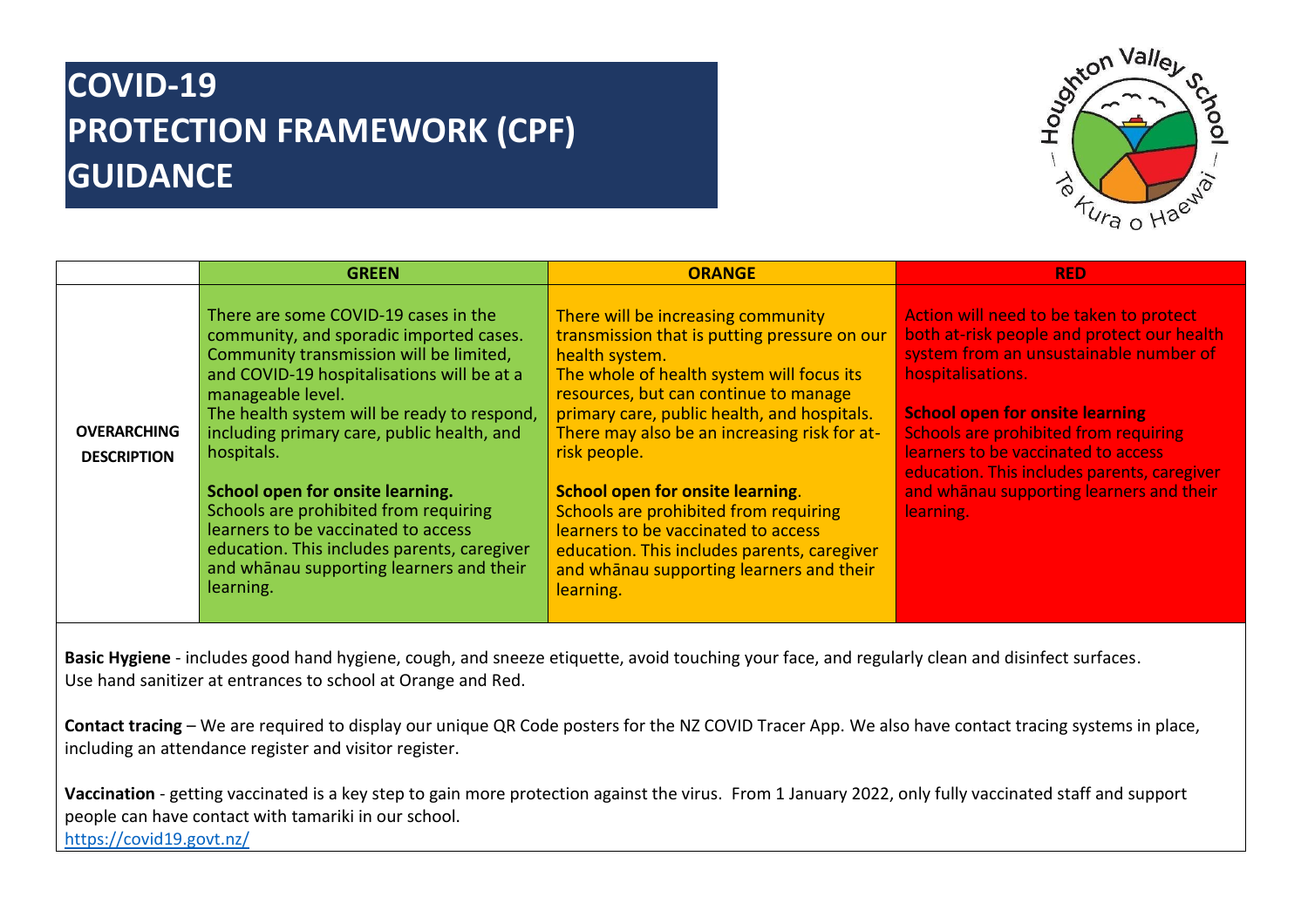**If you are sick** – stay home and get tested. If you have cold, flu or COVID-19 symptoms, stay home. Call your doctor or Healthline on **0800 358 5453** for advice about getting tested.

Staff are to observe tamariki on arrival, checking for symptoms. Those presenting as unwell will be asked to go home or arrange for parents or whānau to come and pick up.

**Please note Principals at state and state-integrated schools have authority to preclude a learner from attending if they believe on reasonable grounds, they may have a communicable disease under section 77 of the Education and Training Act 2020. See Guide to Legal Powers**

**Ventilation** - Indoor spaces should be well ventilated, for example by opening windows, doors, and any vents. Ventilating schools – Education in New Zealand

## **Case management across all CPF settings**

Cases of COVID-19 in our kura will continue to be managed across the framework. Our kura will work with the Ministry of Education, following public health guidance, to identify who else may need to self-isolate and get tested. Contact tracing systems will support this process. Letter templates from the Ministry of Education will be used, to assist with communications to our community.

Closing our school is an unlikely option at all levels of the framework. However, it may be considered where there is a high volume of cases associated with Houghton Valley School.

Where confirmed cases occur within our school, it may be necessary to group learners by classrooms to limit the risk of transmission. These groups should not intermingle where practicable. There is no fixed limit on the maximum size of classroom groups.

## Schools connected to a confirmed case – Education in New Zealand

| Measure/Risk                                                                                                                       | <b>GREEN</b>                                                                                                                                                           | <b>ORANGE</b>                                                                                                                                                                 | <b>RED</b>                                                                                                                                                                                                                 |
|------------------------------------------------------------------------------------------------------------------------------------|------------------------------------------------------------------------------------------------------------------------------------------------------------------------|-------------------------------------------------------------------------------------------------------------------------------------------------------------------------------|----------------------------------------------------------------------------------------------------------------------------------------------------------------------------------------------------------------------------|
| <b>LEARNERS WITH</b><br><b>COMPLEX</b><br><b>MEDICAL NEEDS,</b><br><b>PARTICULARLY IF</b><br><b>NOT FULLY</b><br><b>VACCINATED</b> | Encouraged to take additional precautions<br>when leaving home.<br>Parents and whanau will need to work with<br>our school to develop a plan to support<br>attendance. | <b>Encouraged to take additional precautions</b><br>when leaving home.<br>Parents and whanau will need to work with<br>our school to develop a plan to support<br>attendance. | Learners with complex medical needs, can<br>seek advice from their health professional<br>as to whether it is appropriate to come to<br>school.<br>Support off site learning for those who are<br>advised to stay at home. |
|                                                                                                                                    |                                                                                                                                                                        |                                                                                                                                                                               |                                                                                                                                                                                                                            |

Crossing boundaries and movement between schools.

No restrictions for tamariki and staff that prevents them from crossing between different traffic light zones to access their education provider. Targeted local lockdowns may restrict movements across boundaries.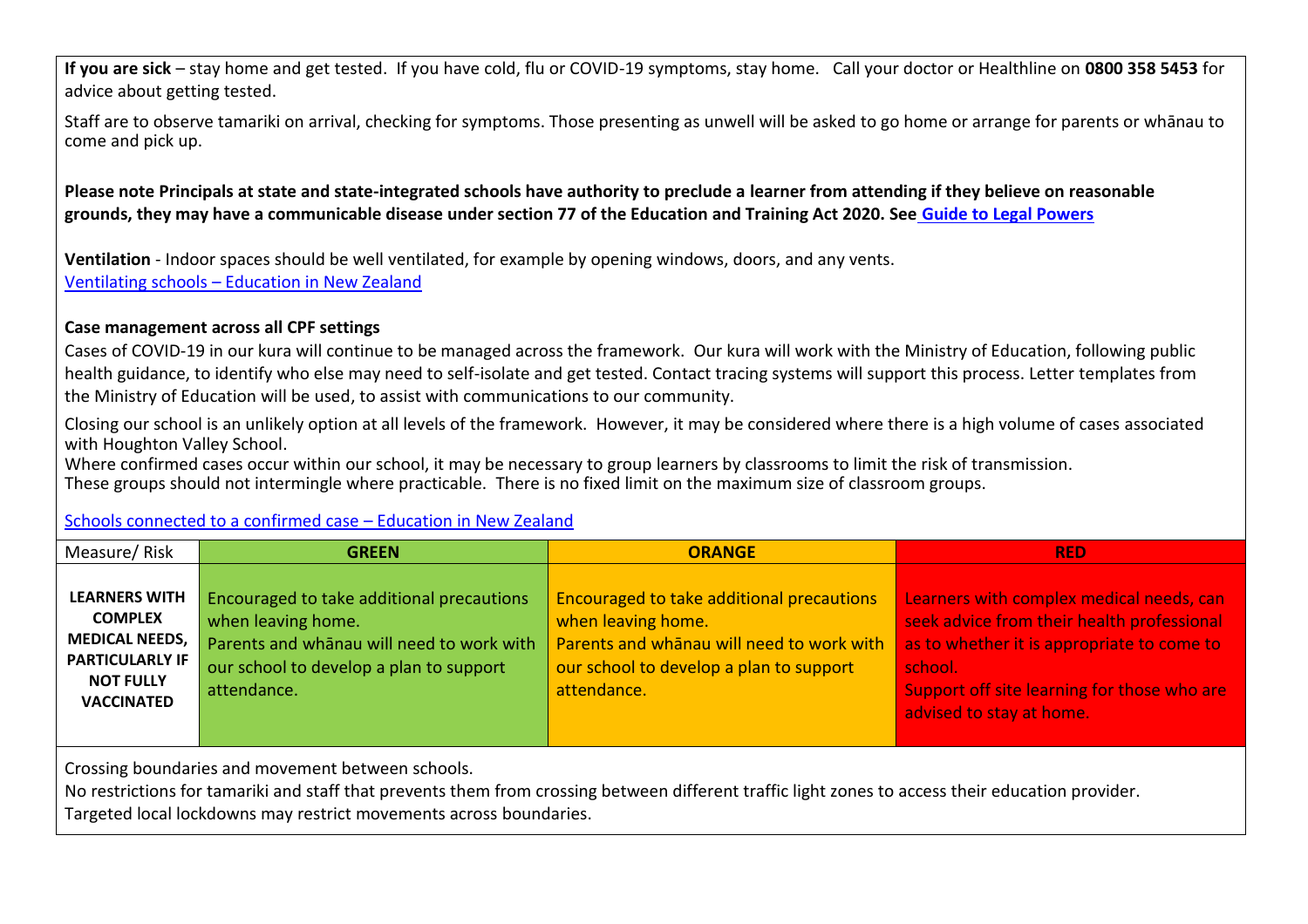| <b>STAFF MUST BE</b><br><b>FULLY</b><br><b>VACCINATED BY 1</b><br><b>JANUARY 2022</b><br><b>AND HAD ONE</b><br>DOSE BY 15<br><b>NOVEMBER 2021</b> | Only vaccinated workers (Paid and unpaid can have contact with children and learners).<br>This includes teacher aides, administration and maintenance staff and contractors. An onsite register is to be maintained.<br>In rare medical situations, some people may be able to apply for a temporary medical exemption from being vaccinated from<br>COVID 19. |                                                                                                                                                                                                                   |                                                                                                                                                                                                                                                                                                        |
|---------------------------------------------------------------------------------------------------------------------------------------------------|----------------------------------------------------------------------------------------------------------------------------------------------------------------------------------------------------------------------------------------------------------------------------------------------------------------------------------------------------------------|-------------------------------------------------------------------------------------------------------------------------------------------------------------------------------------------------------------------|--------------------------------------------------------------------------------------------------------------------------------------------------------------------------------------------------------------------------------------------------------------------------------------------------------|
| <b>FACE COVERINGS</b>                                                                                                                             | Face coverings are encouraged but not<br>required, when inside at school.                                                                                                                                                                                                                                                                                      | Face coverings are encouraged but not<br>required when inside at school.<br>For all learners 12 years of age and over<br>face coverings are mandatory on school<br>transport and when accessing public<br>venues. | Face coverings must be worn in school for<br>Year 4 students and above and all staff.<br>Face coverings are not required to be worn<br>by students Years 1-3.<br>For all students 12 years of age and over<br>face coverings are mandatory on school<br>transport and when accessing public<br>venues. |
| <b>PHYSICAL</b><br><b>DISTANCING</b>                                                                                                              | Physical distancing is not a requirement.                                                                                                                                                                                                                                                                                                                      | Physical distancing is not a requirement.                                                                                                                                                                         | <b>Beyond classrooms physical distancing of 1</b><br>metre when indoors should be observed.<br>Large groups of students meeting indoors<br>should be avoided.                                                                                                                                          |
| <b>DISTANCE</b><br><b>LEARNING</b>                                                                                                                | Our school will support off site learning for those required to self-isolate or waiting for a test result.<br>Support will also be required for learners with complex medical needs, especially if not fully vaccinated, and who are<br>learning from home following advice from a health professional.                                                        |                                                                                                                                                                                                                   |                                                                                                                                                                                                                                                                                                        |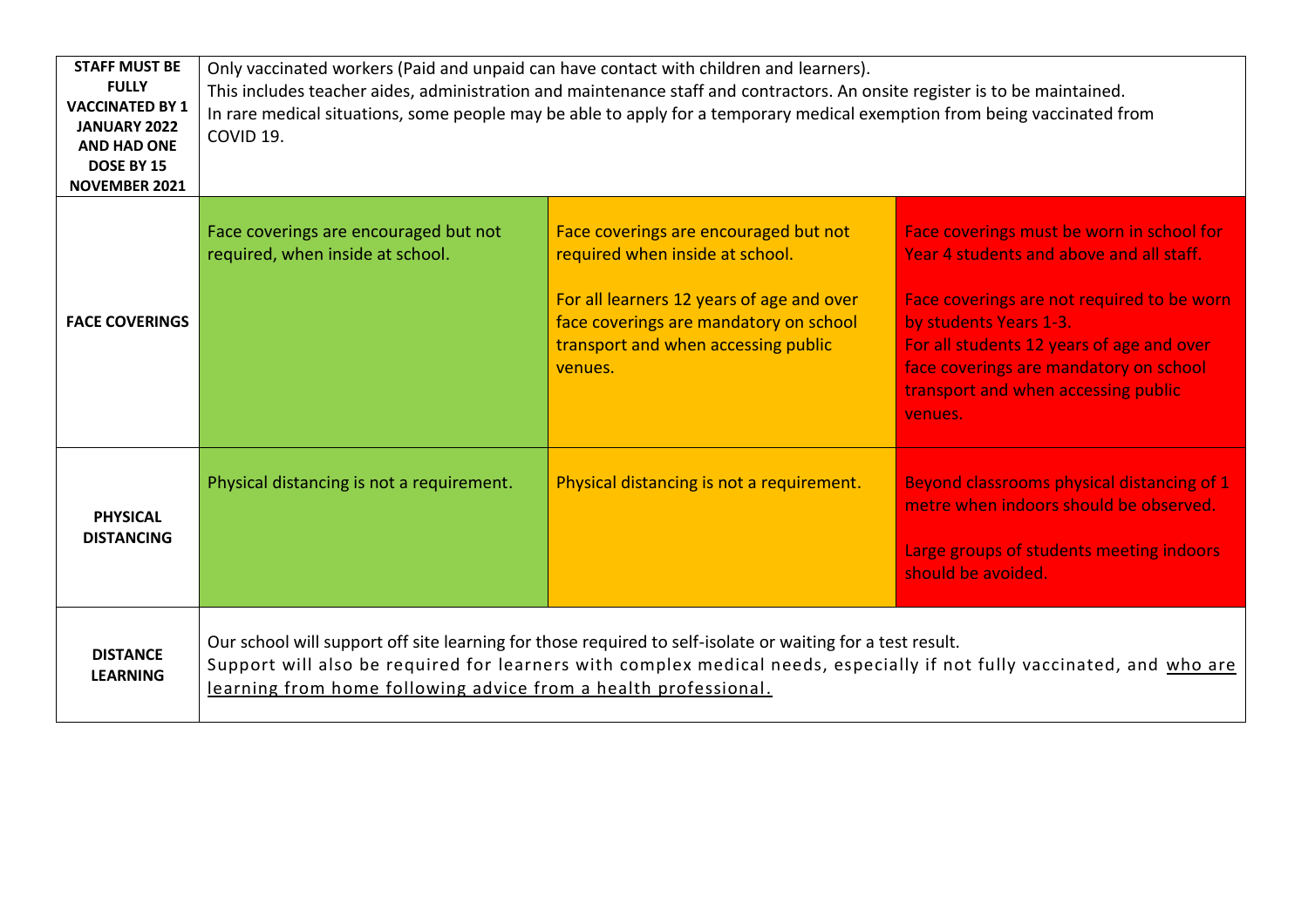| <b>PHYSICAL AND</b><br><b>CULTURAL</b><br><b>ACTIVITIES/</b><br><b>ONSITE AND THE</b><br><b>USE OF</b><br><b>PLAYGROUNDS</b>                                                                       | Playground can be used<br>(Maintain good hand hygiene).<br>hysical and cultural activities can go ahead<br>onsite<br>(All public health measures must be adhered<br>$to)$ . | Playground can be used<br>(Maintain good hand hygiene).<br>Physical and cultural activities can go ahead<br>onsite<br>(All public health measures must be adhered<br>$\mathsf{to}$ ).                                                                                              | Playgrounds can be used- we will roster<br>learners on in teams to minimise<br>congestion.<br>Exercise and singing must be held outdoors.<br><b>Physical Education and break times can</b><br>include access to sports equipment, but<br>hygiene practices should be observed before<br>and after playing with equipment.<br>Extra emphasis on hand washing. |
|----------------------------------------------------------------------------------------------------------------------------------------------------------------------------------------------------|-----------------------------------------------------------------------------------------------------------------------------------------------------------------------------|------------------------------------------------------------------------------------------------------------------------------------------------------------------------------------------------------------------------------------------------------------------------------------|--------------------------------------------------------------------------------------------------------------------------------------------------------------------------------------------------------------------------------------------------------------------------------------------------------------------------------------------------------------|
| <b>CURRICULUM</b><br><b>RELATED</b><br><b>ACTIVITIES -</b><br><b>INCLUDING</b><br><b>TECHNOLOGY</b><br><b>CENTRES AND</b><br><b>SHARED</b><br><b>FACILITIES</b><br><b>ACROSS</b><br><b>SCHOOLS</b> | We cannot require proof of vaccination if<br>entering another school.                                                                                                       | We cannot require proof of vaccination if<br>entering another school.<br>Large activities with students, if they are to<br>go ahead, should take place in well<br>ventilated areas.<br>Careful planning is required if indoor<br>activities with large numbers should go<br>ahead. | We cannot require proof of vaccination if<br>entering another school.<br>Large activities with learners should not go<br>ahead unless outdoors.<br>Where other learners are coming onsite for<br>learning 1m physical distancing should be<br>applied where practical.                                                                                       |
| <b>NON</b><br><b>CURRICULUM</b><br><b>RELATED EVENTS</b>                                                                                                                                           | If bringing others onsite for events including<br>parents and whanau any general rules for<br>events will apply including proof of<br>vaccination.                          | Events may go ahead if a vaccination<br>certificate is required.                                                                                                                                                                                                                   | Events should be limited and may only go<br>ahead if a vaccination certificate is required.                                                                                                                                                                                                                                                                  |
| <b>EXTERNAL</b><br><b>LEARNERS</b><br><b>ONSITE FOR</b><br><b>INTERSCHOOL</b><br><b>ACTIVITIES</b>                                                                                                 | Learners from other schools are permitted<br>to be onsite and must follow all health<br>measures.                                                                           | Inter school activities not related to the<br>curriculum should be limited or not go<br>ahead.<br>For curriculum related activities if they go<br>ahead 1 metre should be observed<br>wherever possible.                                                                           | No external learners onsite for non-<br>curriculum related interschool activities.<br>For curriculum related activities, if they go<br>ahead, physical distancing of 1 metre should<br>be observed wherever practical.                                                                                                                                       |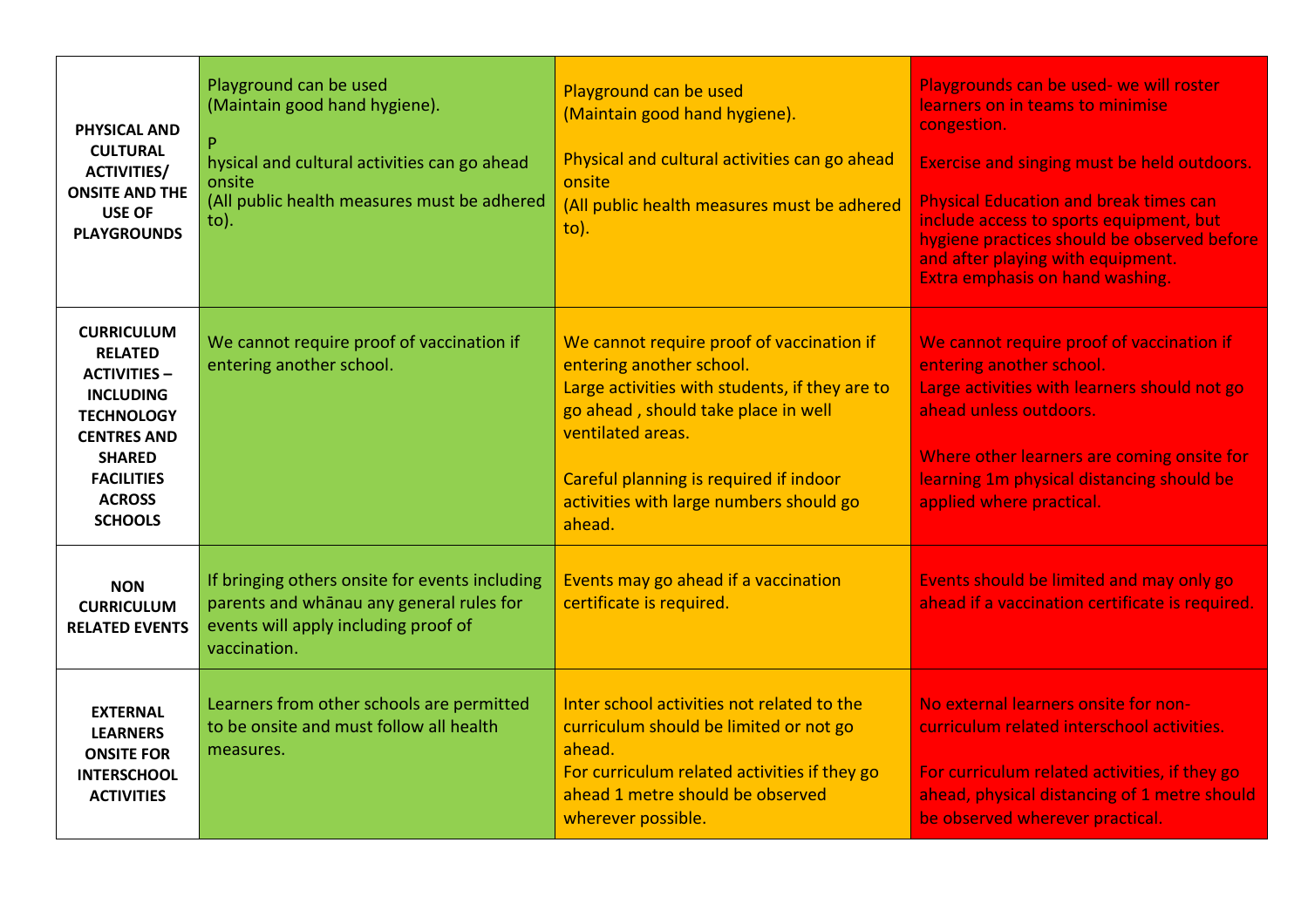| <b>EOTC</b>                                                                | Education outside the classroom activities can go ahead but will need careful planning. Targeted local lockdowns may restrict movement<br>across boundaries. Protecting those vulnerable (respiratory, immune compromised) staff and learners is paramount.<br>If someone becomes ill, they will be isolated, and we will seek advice from a medical professional. |                                                                                                                                                                                                                |                                                                                                                                                                                                                                                                                                        |
|----------------------------------------------------------------------------|--------------------------------------------------------------------------------------------------------------------------------------------------------------------------------------------------------------------------------------------------------------------------------------------------------------------------------------------------------------------|----------------------------------------------------------------------------------------------------------------------------------------------------------------------------------------------------------------|--------------------------------------------------------------------------------------------------------------------------------------------------------------------------------------------------------------------------------------------------------------------------------------------------------|
| <b>VISITORS</b>                                                            | There are no restrictions, but staff must be<br>captured in a visitor register or other<br>system, to support contact tracing.<br>They must also meet any other health<br>requirements applicable at the time.                                                                                                                                                     | There are no restrictions, but staff must be<br>captured in a visitor register or other<br>system, to support contact tracing.<br>They must also meet any other health<br>requirements applicable at the time. | No non-essential visitors onsite.<br>All visitors, including parents and whanau if<br>they do come onto site will wear a face<br>covering when on our school grounds.                                                                                                                                  |
| <b>SUPPORT</b><br><b>SERVICES AND</b><br><b>AGENCIES ON</b><br><b>SITE</b> | There are no restrictions, but visitors must<br>register to support contact tracing.<br>They must also meet other health<br>requirements applicable at the time.<br>Scan school QR code.                                                                                                                                                                           | There are no restrictions, but visitors must<br>register to support contact tracing.<br>They must also meet other health<br>requirements applicable at the time.<br>Scan school QR code.                       | Learning support services continue.<br>Minimise attendance on site for non-<br>essential services as much as possible.<br>Those on site must be captured in our visitor<br>register to support contact tracing and must<br>meet health requirements applicable at the<br>time.<br>Scan school QR code. |
| <b>LIBRARY</b>                                                             | Operate as normal.                                                                                                                                                                                                                                                                                                                                                 |                                                                                                                                                                                                                |                                                                                                                                                                                                                                                                                                        |
| <b>DRINKING</b><br><b>FOUNTAINS</b>                                        | Operate as normal and clean regularly.                                                                                                                                                                                                                                                                                                                             |                                                                                                                                                                                                                |                                                                                                                                                                                                                                                                                                        |
| <b>SHARED</b><br><b>EQUIPMENT</b>                                          | Shared supplies and equipment are able to be used if students and staff are undertaking regular handwashing and staying away if sick.                                                                                                                                                                                                                              |                                                                                                                                                                                                                |                                                                                                                                                                                                                                                                                                        |
| MUSIC,<br><b>INSTRUMENTS</b><br><b>AND SINGING</b>                         | Practices and rehearsals can go ahead -<br>physical distancing of one meter is<br>recommended where practicable especially<br>for higher risk activities such as singing and<br>using wind instruments.                                                                                                                                                            | Practices and rehearsals can go ahead -<br>physical distancing of one meter is<br>recommended where practicable especially<br>for higher risk activities such as singing and<br>using wind instruments.        | For singing, participants must be outside<br>and two meters distant from each other.<br>No singing should take place inside.<br>Wind instruments not to be shared and<br>limited to home use, or outside only.                                                                                         |